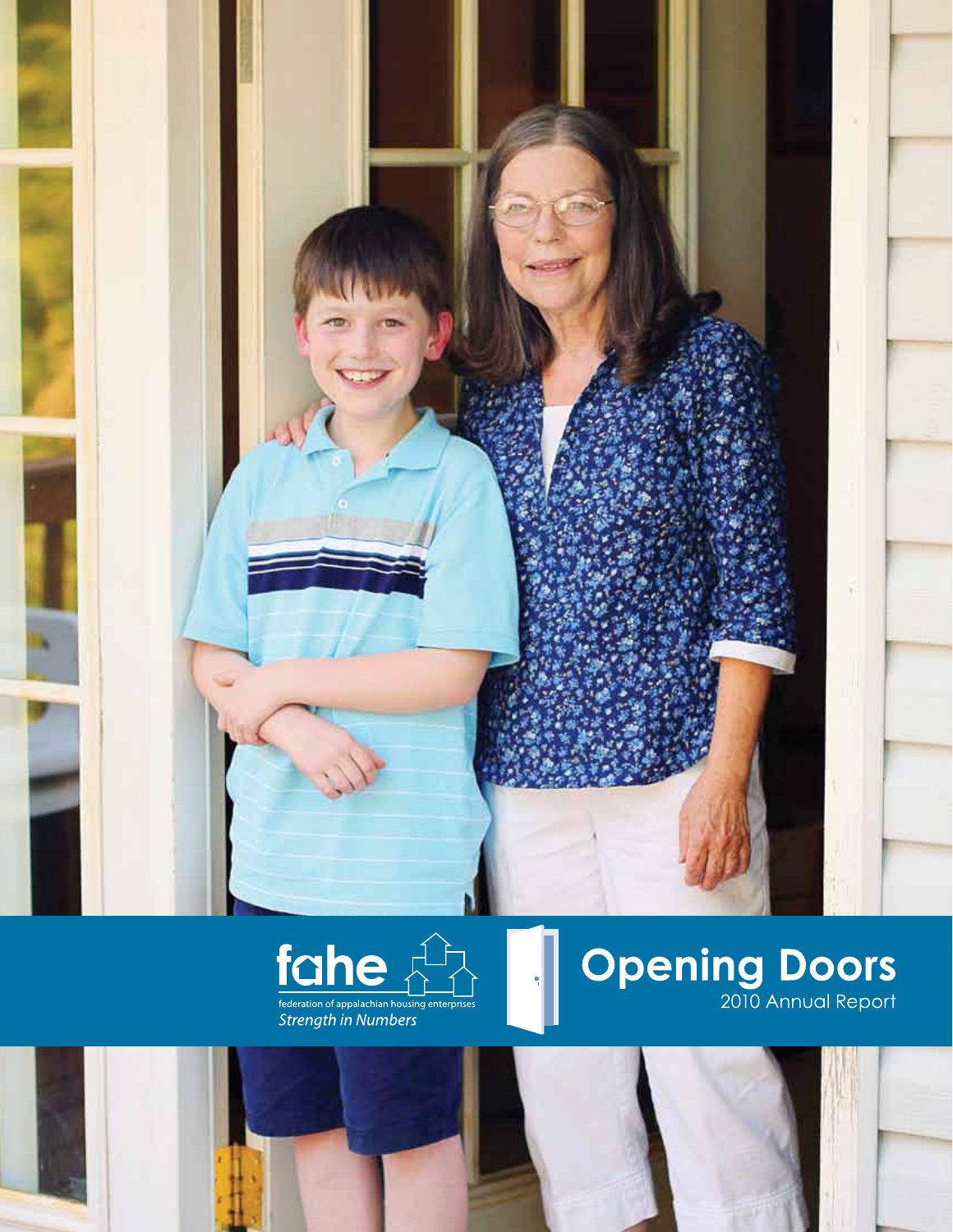

Pizza Delivery (30 minutes)



Daily Commute (1 hour)



Football Game (4 hours)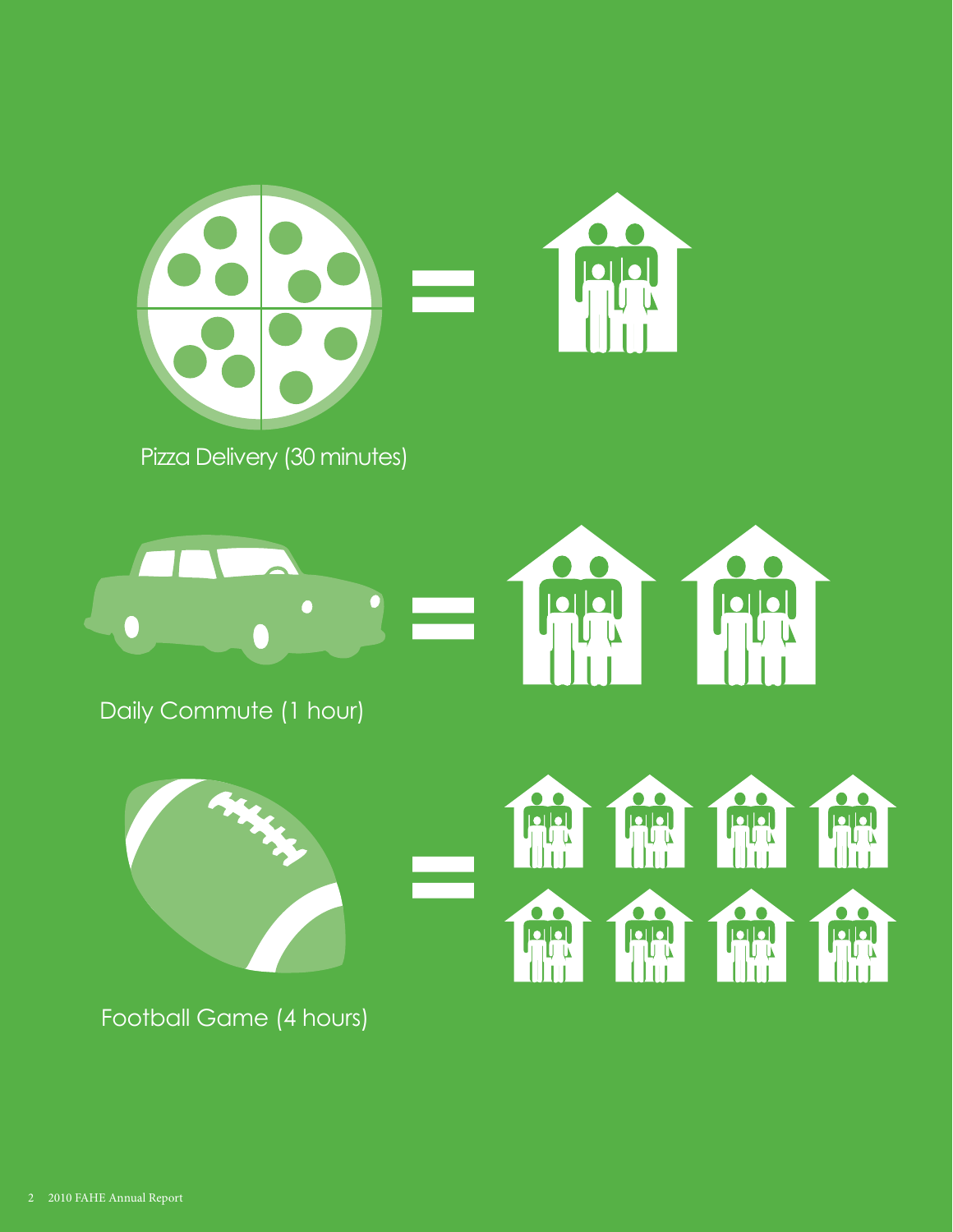### *Every 30 minutes FAHE changes a life by helping a family in Appalachia open the door to a better home.*

Your help is essential in continuing to open doors for families in Central Appalachia. There are still over 700,000 families living in housing that is substandard or so expensive they must choose between rent and electricity or buying medicine and food. Your contribution opens a door, not only to a new home, but also to new opportunities for financial security for a family in need. We invite you to be a part of what we do to help FAHE create what happens next for the families and communities we serve.

### *Together, we will meet our goal of serving a family every 15 minutes.*

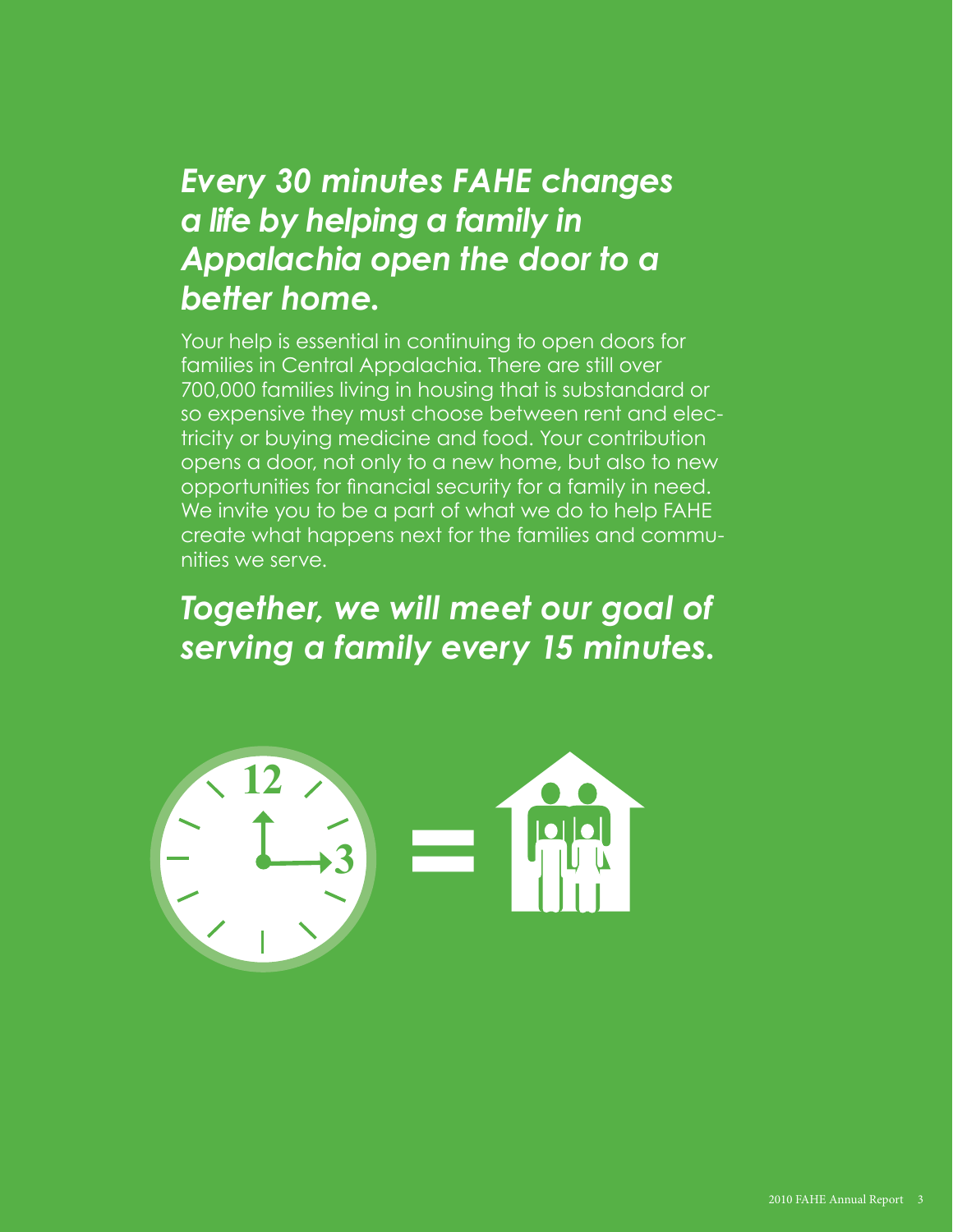## **From Our President**

Dear Friends:

Every 30 minutes FAHE changes a life by helping a family open the door to a better home. We make it happen despite our region's reputation as a place where progress is stagnant. We do it though we face ongoing challenges in the wake of a national housing crisis. We do it amidst a faltering economy that has destroyed financial security for many.



We make that happen by creating opportunities out of what's right in front of us. We do it through innovation, by looking for better ways to get things done. We do it by fostering connections between diverse places, organizations, fields, and people. We do it by creating momentum that results in levels of investment that create significant impact. And, we do it through persistence, by stepping up to a leadership role in the midst of change.

While models and strategies and platforms have their place, they only matter if they change the lives of people in need. Rebecca Seaton grew up sleeping in the living room of her family's small, aging mobile home. At the closing for her parent's new home, the 10 year old girl's only question: "Does this mean I get a door?" A door is a powerful symbol. When we have the power to close it we can create security. When we choose to open it, we have the power to move into a new opportunity.

FAHE is in the business of opening doors. It works for our partners by opening doors to new opportunities. It works for our region by opening doors to new capital and improved housing stock. It works for other high poverty regions by opening the door to a proven model for social change. Most importantly, it works for families by opening doors to new homes. It works

for little girls, who don't care about innovation or regional impact, but who care very much about opening the door to a bedroom of their own.

Housing is shelter, a basic human need. But done well, it provides security and opportunity and that has the power to change the way we see the world.

What we do works thanks to help from our partners and friends. Thank you for your support. Your ongoing contributions will ensure that every 30 minutes FAHE will open the door to a new home for one more family, for one more little girl, no matter what.

Jim King President & CEO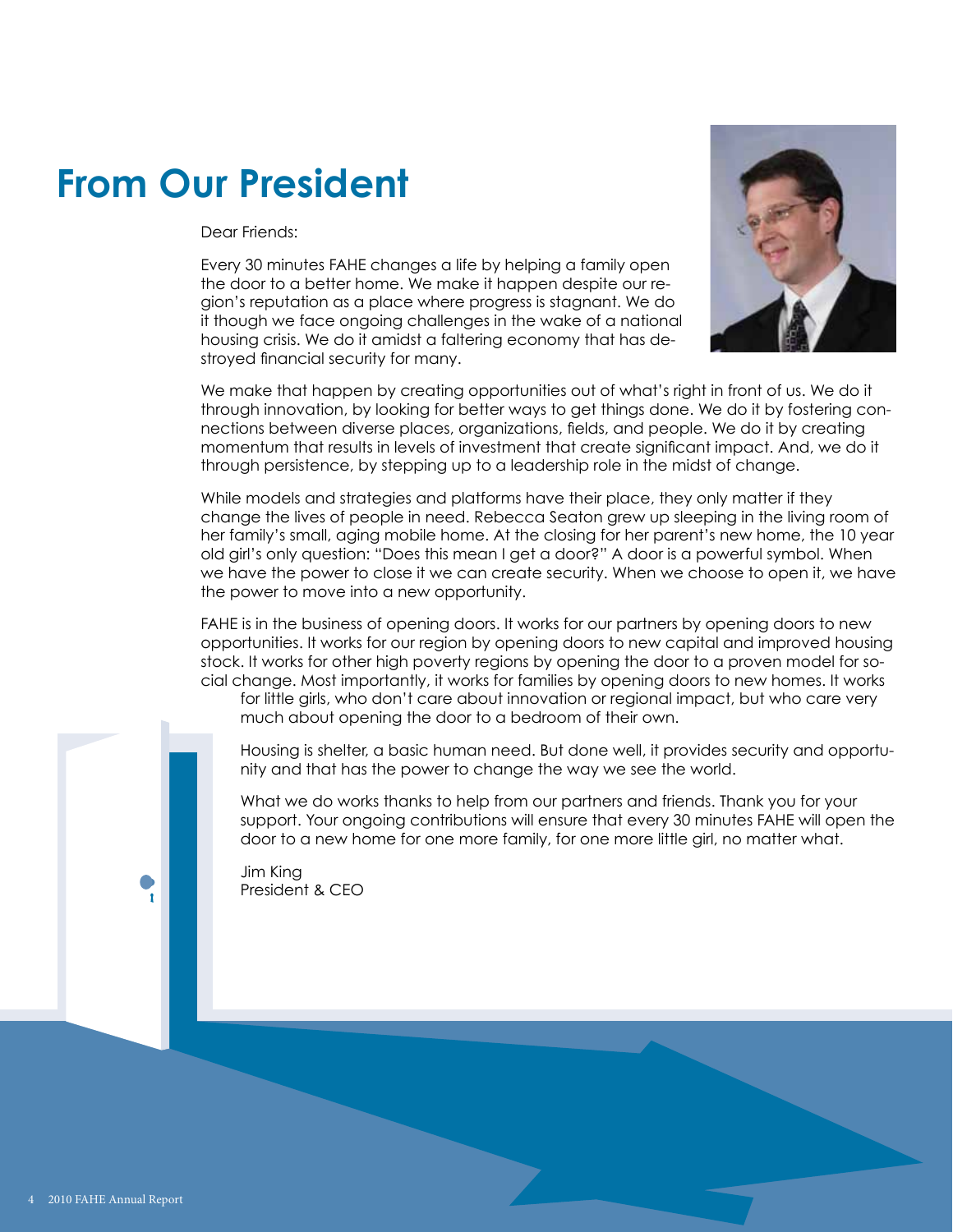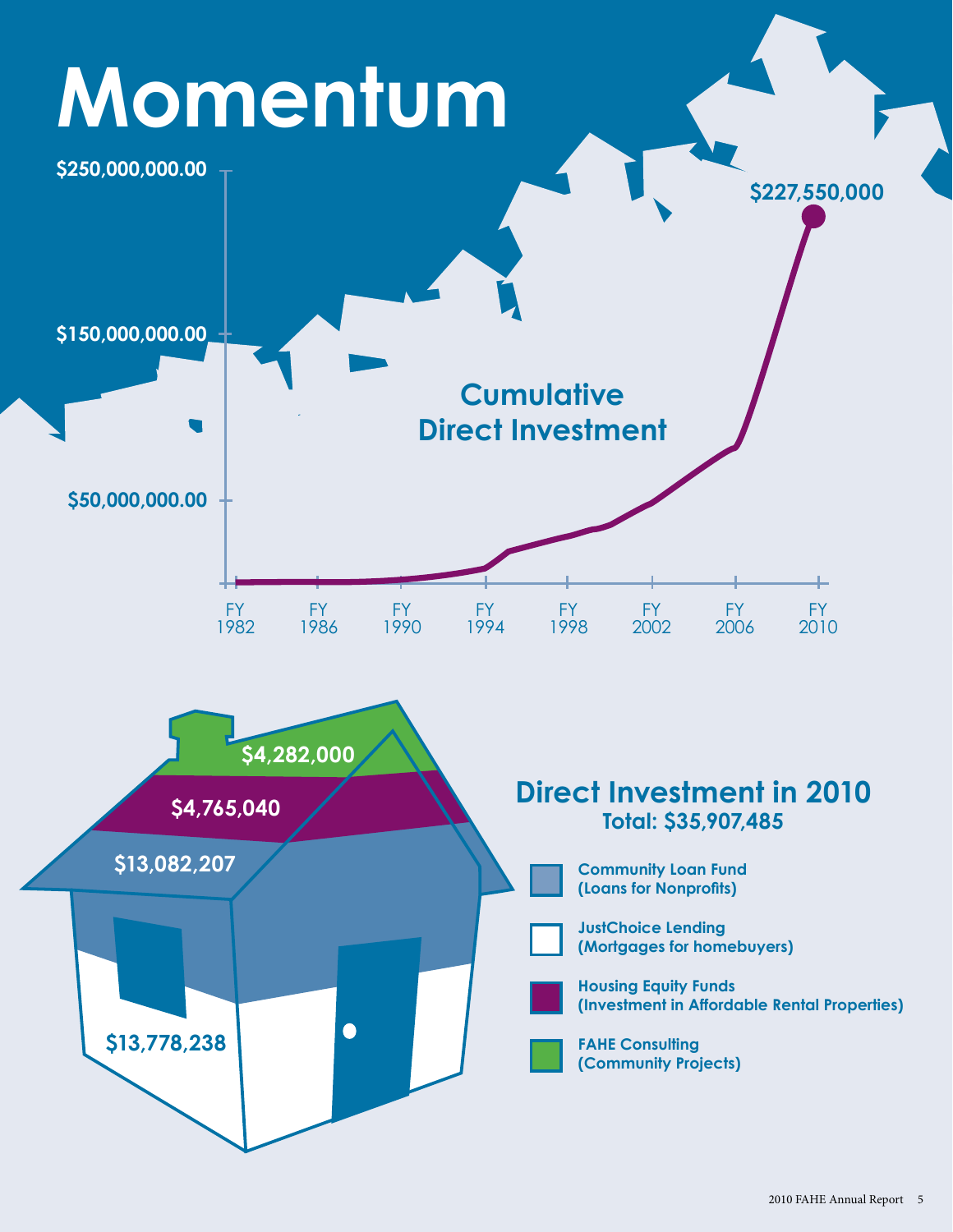# **Innovation**

FAHE exists to represent the voices in our region which might otherwise go unheard— With poverty rates double and incomes less than half the national average, Central Appalachia needs allies and leaders that employ a long-term view, cooperative approach, and thoughtful strategy designed to help improve the quality of life for those whose voices are most vulnerable to becoming "lost" in the chorus of overwhelming need.

Life for many in Central Appalachia includes chronic economic depression, high poverty and unemployment rates, and low income levels. Access to the mainstream capital remains

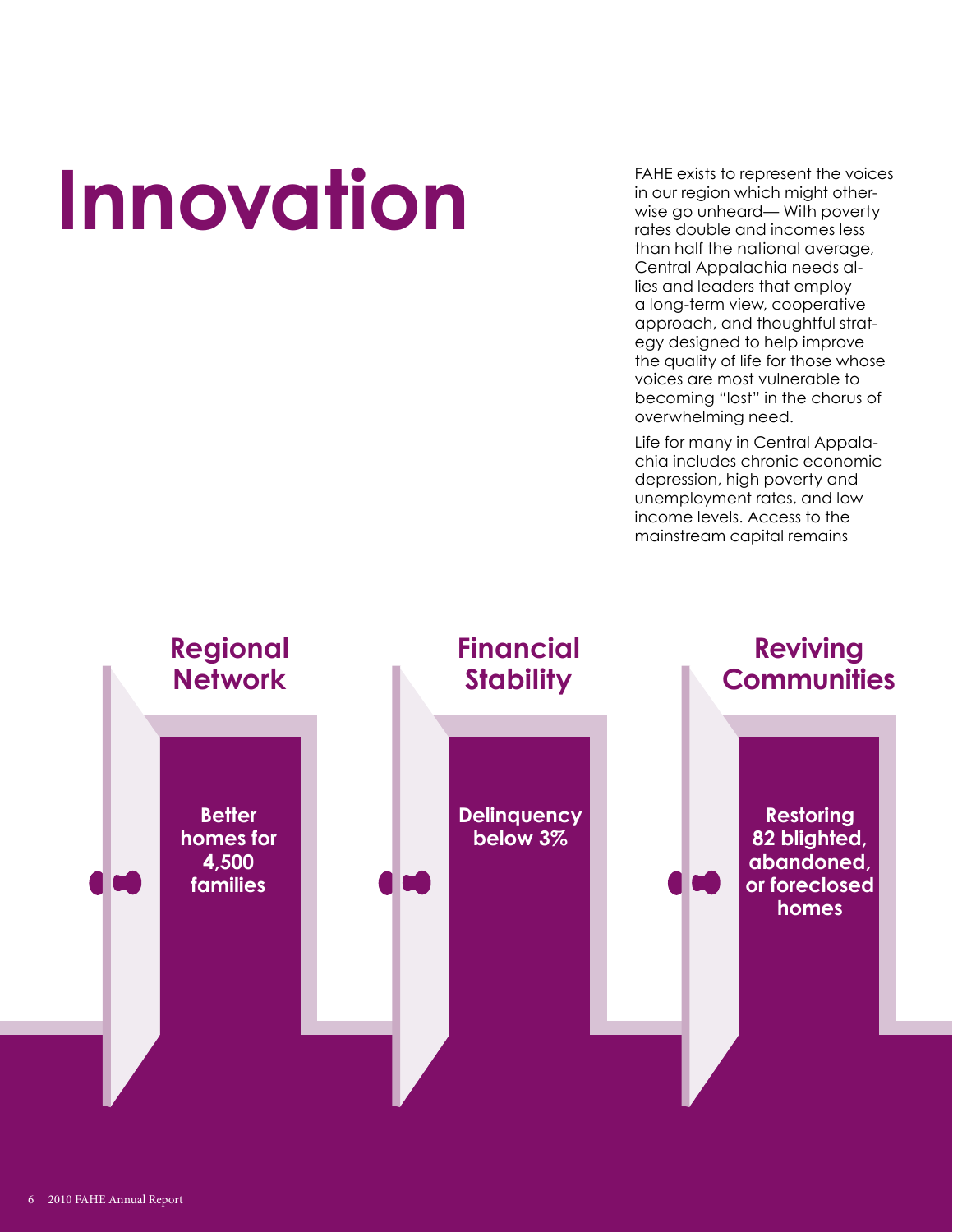outside the reach of the region's families, even those with moderate incomes. These markets were designed for an economy where poverty is relative; **the middle class in Central Appalachia is considered poor by national**  standards. It is precisely because of seemingly insurmountable obstacles that FAHE has emerged as a national leader for solutions that work to help those in need.

FAHE is uniquely positioned to create impact across a region characterized by poverty and isolation because we are both a membership-based network and a platform for products and services. Our true expertise lies in our ability to create successful collaboration that adds value for our partners and delivers a meaningful and lasting impact.

**Network:** Founded 30 years ago by our original Members, FAHE brings community-based groups together to capture their "strength in numbers" and translates that collective spirit into the power to advocate, garner resources, and serve as a catalyst for transformative opportunities that individual Members could not access on their own.

**Platform:** We bring financial partners to the table and craft strategies that work for our communities based on our 30 years of experience. To date, FAHE has directly invested over \$225 million and leveraged over \$376 million. FAHE programs are organized into seven lines of business:

- **Membership:** Network of local nonprofits
- **Loan Servicing:** Specialized portfolio management
- **JustChoice Lending:** Wholesale and retail mortgage lending
- **Community Lending:** Loans to community groups and projects
- **Consulting:** Community development expertise
- **Equity Funds:** Profitable investments in rental homes
- **Advocacy:** Preserving and building resources

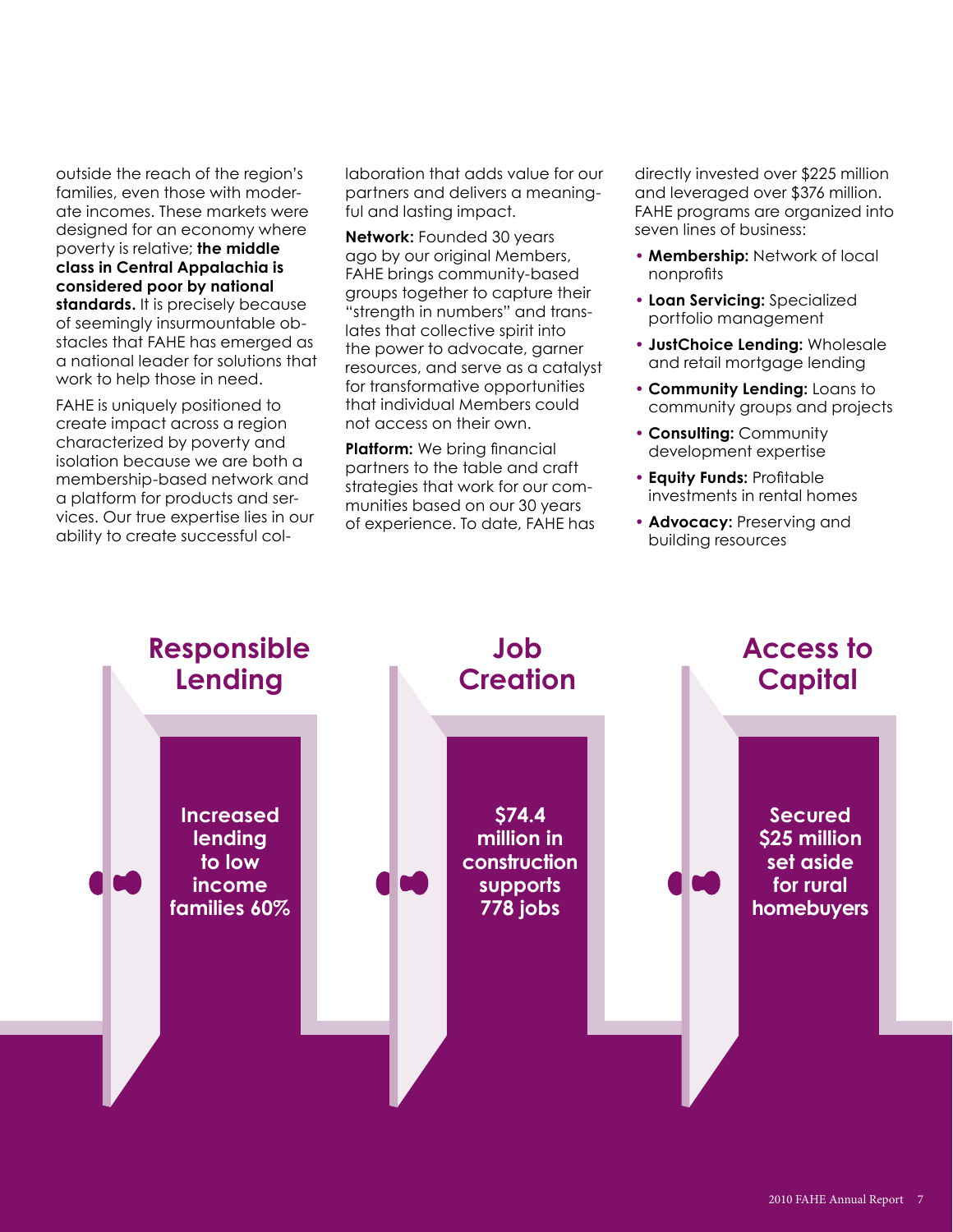# **Connections**

#### **Wells Fargo Sioux Falls, SD**

Investments in our Community Loan Fund enabled the financing of Appalachian Habitat's ReStore after a flood.

#### **502 Demonstration Sacramento, CA**

FAHE piloted a delivery model for the USDA Rural Development Section 502 program that has been replicated by other nonprofit consortiums, including Rural Community Assistance Corp.

### **Financial Intermediary**

We've built a capital framework that brings outside resources into the region to offer a continuum of financing products that invest in local assets and stronger communities. By aligning ourselves with a variety of financial resources we are able craft a more competitive product and connect investors that support a common cause. FAHE maximizes the impact we make with our existing infrastructure by strengthening these connections and forging new relationships that channel capital into our communities.

### **Innovation Network**

FAHE is more than a financial intermediary; we are a hotbed for social innovations that work all across the country, in large or small communities. FAHE enables its Members to produce more and better quality affordable housing solutions at lower cost or with greater efficiency. The same principles moving our region out of poverty can move people out of poverty in any community. We invest in our social capital by sharing our models and strategies with other partners that share our commitment to doing more by working together.



Central Appalachia | Capital In | Social Innovation Out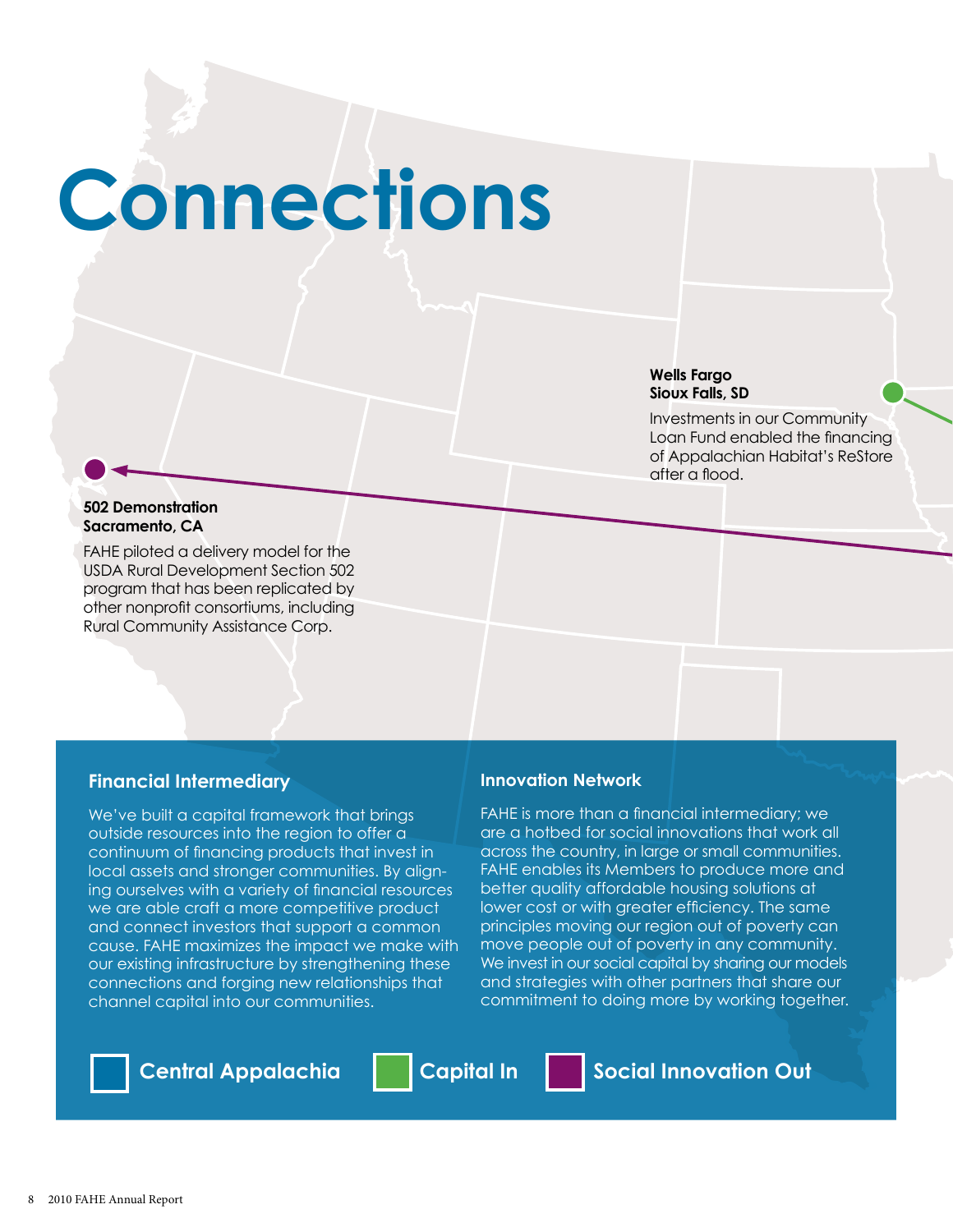### **Chase Chicago, IL**

JustChoice Lending, our mortgage division, brokers mortgage loans through Chase, giving residents of Central Appalachia access to mainstream capital.

### **Berea, KY**

#### **Loan Servicing Nashville, TN**

FAHE services \$40 million in mortgage portfolios for seven affordable housing lenders, including the Tennessee Housing Development Agency's New Start program.

### **Wealth Creation in Rural Communities New York, NY**

FAHE leads a green housing initiative participates in the Ford Foundation's ongoing efforts to help low-wealth rural areas overcome their isolation and integrate into regional economies.

### **NEXT Award Philadelphia, PA**

Our innovative strategy and bold vision for eliminating substandard housing earned FAHE national recognition from the Wachovia NEXT Award for Opportunity Finance

### **Federal Stimulus Funding Washington DC**

FAHE is known for creating opportunities by being responsive to new resources. We secured almost \$16 million in stimulus funding, resulting in \$9.4 million in private leverage commitments.

### **BB&T Charlotte, NC**

Through our Housing Equity Funds, FAHE is helping BB&T and 10 other investors finance 282 affordable rental homes while earning a profitable return on their investment.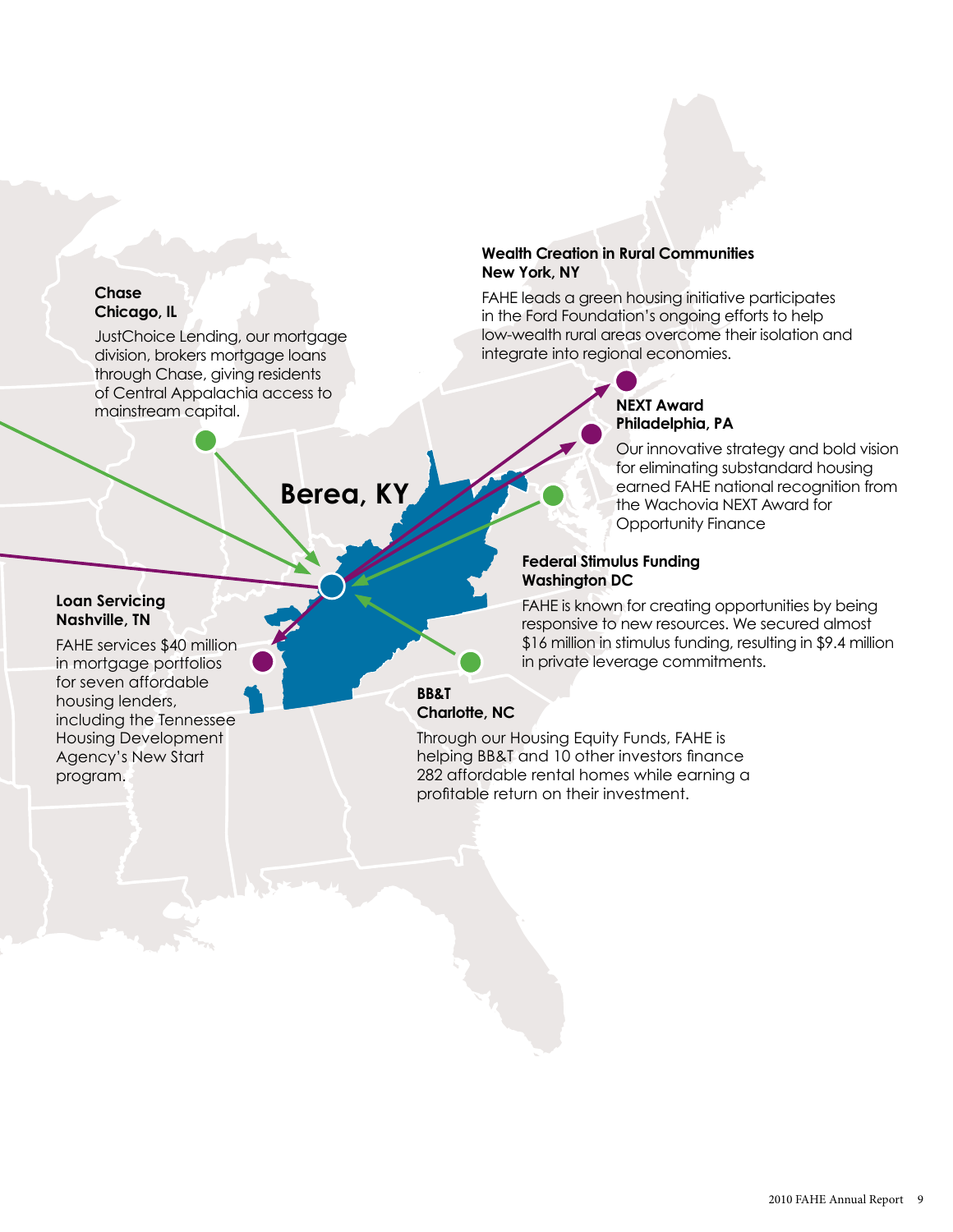## **Kathy's Home**



*(left) FAHE homeowner Kathy McDonald and her grandson Alex Ritter. (right) Alex's winning art contest entry.*

FAHE has a long history of helping to welcome families into their new homes. So the "Welcome Home" theme for our recent art contest for current mortgage customers and their families was a natural fit.

The winning entry chosen by FAHE's selection committee was from Alex Ritter, 10-year old grandson of FAHE homeowner, Kathy McDonald of Crossville, Tennessee. Alex entered a pencil and crayon drawing depicting a before and after scenario of a rehabbed home.

Alex's drawing reflects his grandmother's experience with purchasing a home through FAHE. Kathy's home, where she has now lived for over 9 years, was a foreclosed home in poor condition that was purchased and remodeled by Creative Compassion and financed by FAHE and Highland Federal Savings Bank. Alex spends a lot of time at his grandmother's home, and it is evident from his drawing that he understands the impact it has had on her life.

"Having Chron's Disease, I never thought I would be able to afford a home I can keep. It has been a dream for me to be able to walk out in my own yard and to see flowers, vegetables, and herbs that I have planted." Alex loves working with Kathy on the house and garden, and his obvious pride in the home is reflected in his drawing.

The "Welcome Home" contest has served as a window into the meaning of home for FAHE's homeowners and illustrates the real importance of our work in a very unique way. The contest was a success, with 27 entries submitted in different media from photography to paint to digital creations to crayon. To see the other contest entries visit www.facebook.com/fahe.inc.

## **Kurt's Home**

Kurt Taylor of Morehead, Kentucky was also a winner of FAHE's "Welcome Home" contest. Kurt's entry was chosen by the greatest number of votes on FAHE's Facebook page. Kurt says of his entry," It was important to me to show that the man had traveled a long distance, and was almost at his destination."

Kurt's journey to his new home kicked off a new stage in his life. His home was built by Frontier Housing and financed by FAHE. The day after the closing, Kurt and his wife Kelli eloped. They moved into the new home together, a first for both of them as they had each previously lived with their parents. They love that their home is now a central gathering place for their friends and family and their animals.

To see more of Kurt's artwork visit www.greenairplane.deviantart.com.

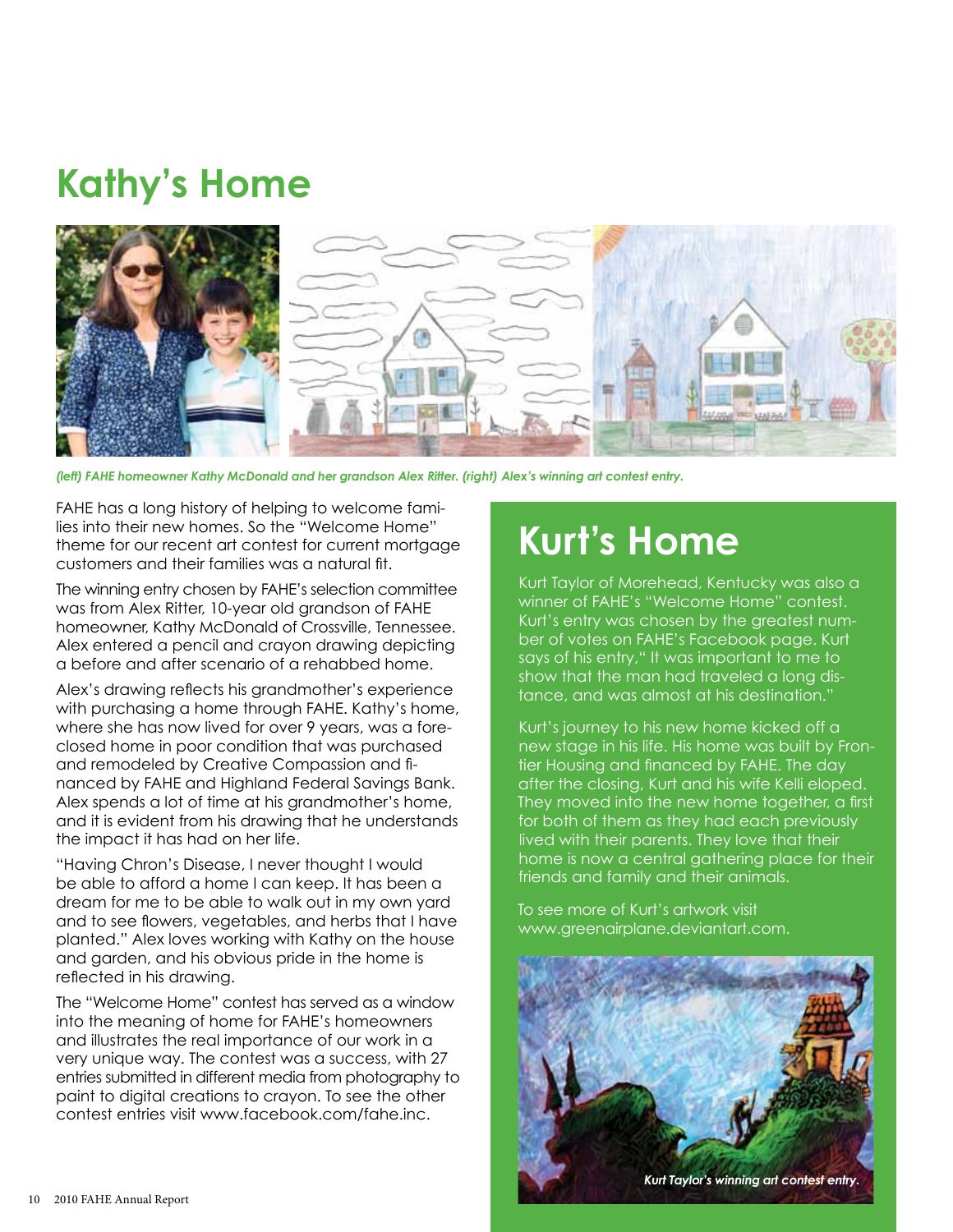# **Mary's Home**

After 42 years, Mary Brashear's aging mobile home had seen better days. But Mary's concerns went far beyond simple upgrades for comfort. Not only was her home difficult to keep warm in the winter and cool in the summer, but the price to do so was taking a toll on Mary. Due to the rising cost of electricity and the failing condition of the home, the elderly widow was spending more than half of her fixed income on utilities.

She was rapidly becoming desperate when Mary contacted HOMES, the local FAHE Member in Whitesburg, Kentucky, hoping repairs would make the situation more livable. Unfortunately, the old singlewide trailer had deteriorated to the point that it was no longer feasible to repair. Since HOMES specializes in affordable, new construction, they could build a new home on the land where Mary lived. But her limited finances seemed to put this last resort out of reach.

HOMES' staff was persistent. Working together, FAHE and HOMES qualified Mary for a special grant program and financing to make it affordable even on Mary's fixed income. Mary's old, dilapidated home has been replaced with a new ENERGY STAR certified home.

Mary's favorite thing about her new home is clear. "It is such a relief to know that I can have the heat and air that I need and not have to worry about whether I can pay the bill." In the new home, Mary's utility bills are less than one quarter of what she previously paid. In fact, her house payment combined with her utility payment is less than what she paid previously for utilities alone.

"I'm really proud of my new home," says Mary. She says the monthly savings allow her to take care of it in a way she never could before. "Without them, I would never have been able to afford a nice place to live."



#### *Mary Brashear and her new, energy-efficient home.*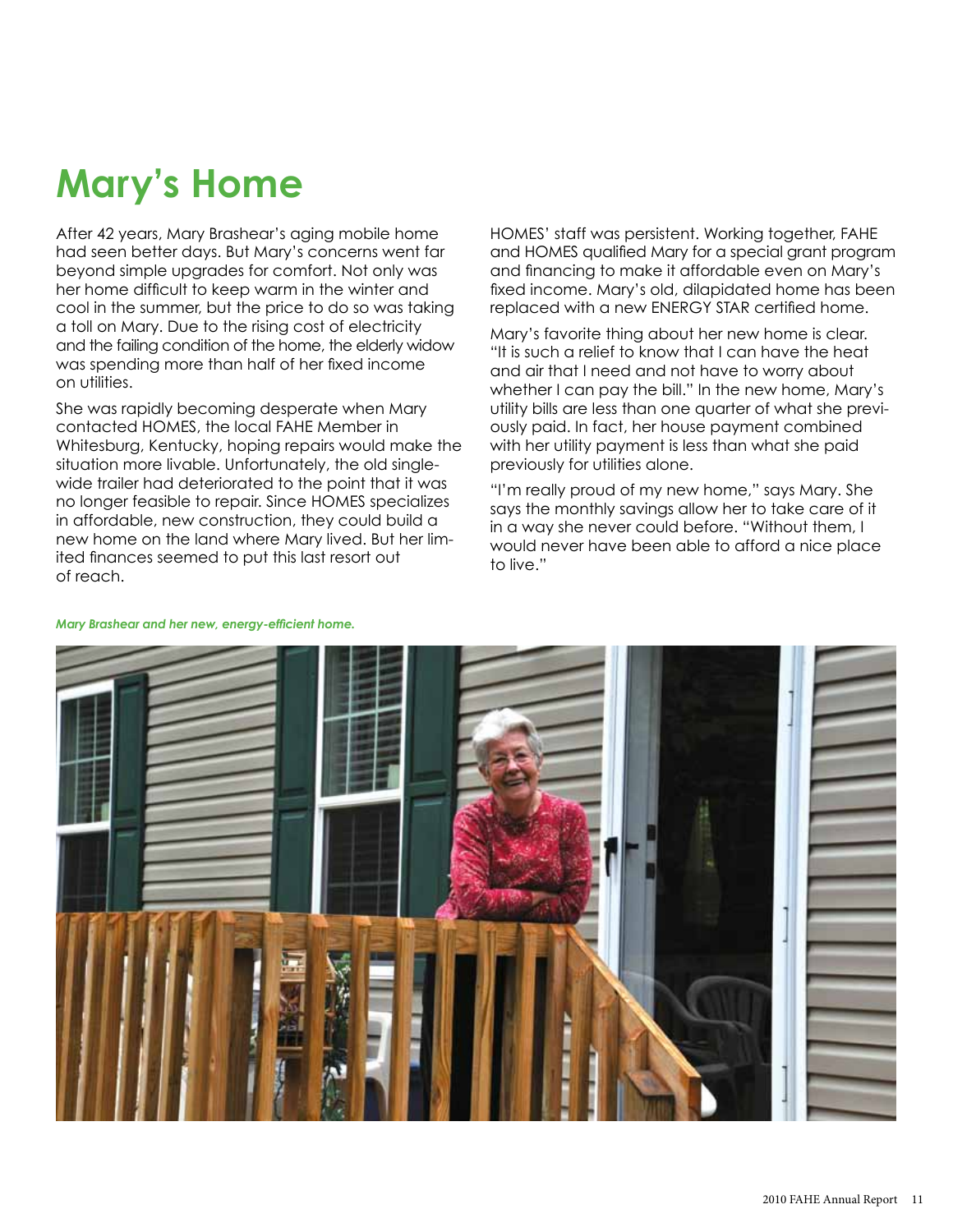### **Our Network**

### **BOARD OF DIRECTORS:**

**Robert Adams** Housing & Development **Advisors** Richmond, VA

**Joseph Belden** Housing Assistance Council Washington, DC

**Terry Cunningham** Kingsport Housing & Redevelopment Authority Kingsport, TN

**Stacey Epperson** Frontier Housing Morehead, KY

**Karen Jacobson** Randolph County Housing Authority Elkins, WV

**G. Andrew Kegley** Helping Overcome Poverty's Existence (HOPE) Wytheville, VA

**David Kreher** People's Self-Help Housing Vanceburg, KY

**John Martys** Fairmont Housing Authority Fairmont, WV

**Justin Maxson** Mountain Association for Community Economic **Development** Berea, KY

**Ralph M. Perrey** Fannie Mae Nashville, TN

**Michael Rush** People, Inc. Abingdon, VA

**Andres Saavedra** Mid South Delta LISC Tallulah, LA

**Oliver K. Spears III** Foothills Community Development Corp. Maryville, TN

### **Non-voting staff positions:**

**Jim King** President & Chief Executive Officer

**Pam Johnson** Vice-President & Chief Operations Officer

**Sara Morgan** Secretary & Chief Investment **Officer** 

**Tom Seel** Treasurer & Chief Financial Officer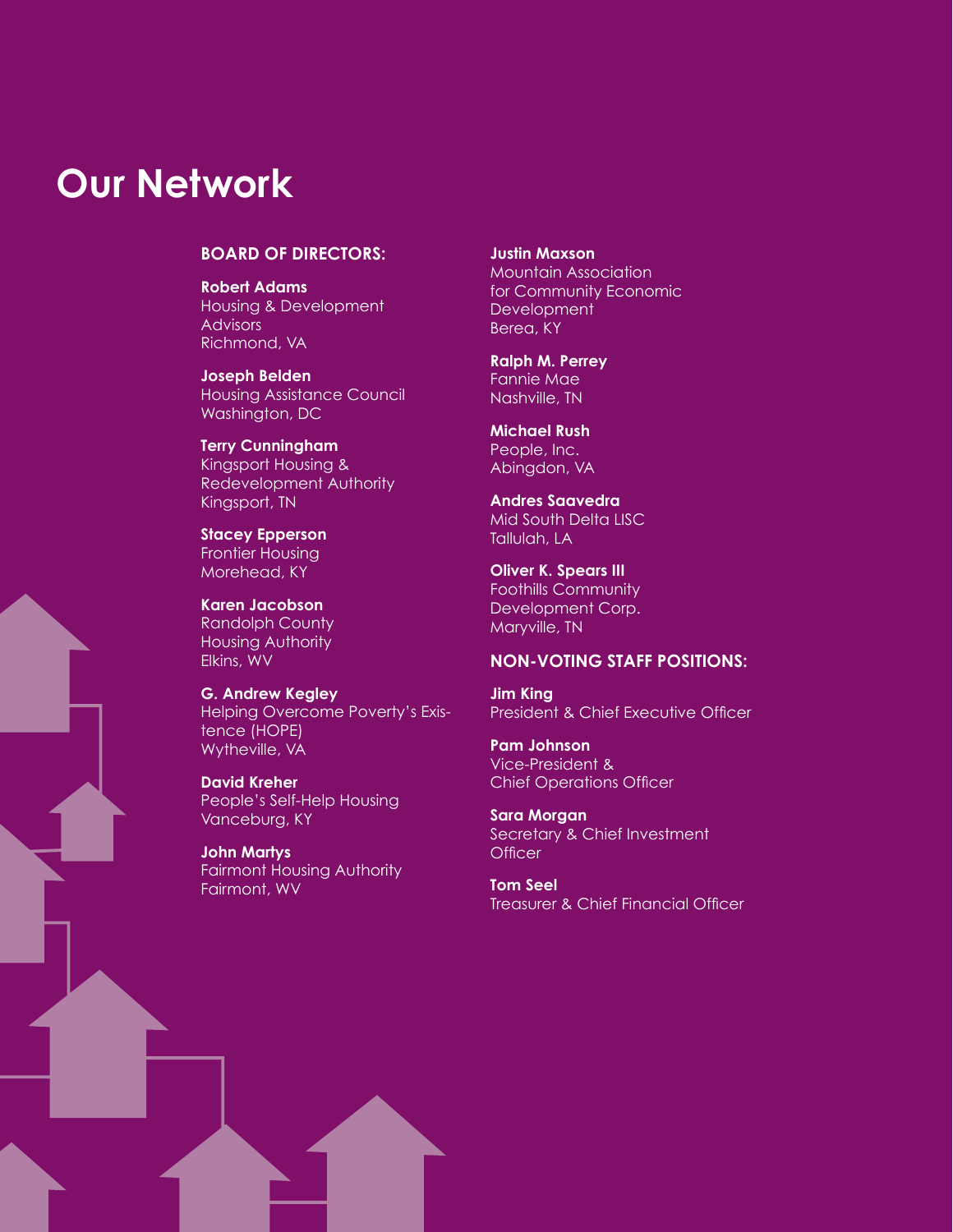### **KENTUCKY MEMBERS**

- Appalachia Foothills Housing Agency
- Beattyville Housing and Development
- Bell-Whitley Community Action
- Christian Appalachian Project (CAP)
- Christian Outreach with Appalachian People Inc. (COAP)
- Community Ventures Corporation (CVC)
- Foothills Community Action Partnership
- Frontier Housing
- Housing Development Alliance (HDA)
- Housing-Oriented Ministries Established for Service (HOMES)
- KCEOC Community Action Partnership, Inc
- Kentucky Highlands Investment Corporation (KHIC)
- Kentucky Mountain Housing Development
- Kentucky River Community Care (KRCC)
- Low Income Housing Coalition of East Kentucky (LINKS)
- People's Self-Help Housing

### **TENNESSEE MEMBERS**

- Aid to Distressed Families of Appalachian Counties (ADFAC)
- Appalachia Habitat for Humanity
- Appalachia Service Project (ASP)
- Blount County Habitat for Humanity
- Chattanooga Neighborhood Enterprise
- Clinch-Powell RC&D Council
- Creative Compassion
- Crossville Housing Authority
- Eastern Eight Community Development
- Foothills Community Development Corporation
- Kingsport Housing and Redevelopment Authority
- Knox Housing Partnership
- Knoxville Leadership Foundation
- Woodland Community Development

#### **VIRGINIA MEMBERS**

- Appalachian Community Action and Development Agency (AppCAA)
- Clinch Valley Community Action
- Community Housing Partners (CHP)
- HOPE, Inc
- People Inc. of Virginia
- Total Action Against Poverty (TAP)

#### **WEST VIRGINIA MEMBERS**

- Fairmont Housing Authority
- HomeOwnership Center
- Housing Authority of Mingo County
- Housing Connections
- Mountain CAP
- Randolph County Housing Authority
- Religious Coalition for Community Renewal (RCCR)
- SAFE Housing and Economic Development (SHED)
- Southeastern Appalachian Rural Alliance (SARA)
- Southern Appalachian Labor School (SALS)
- Woodlands Development Group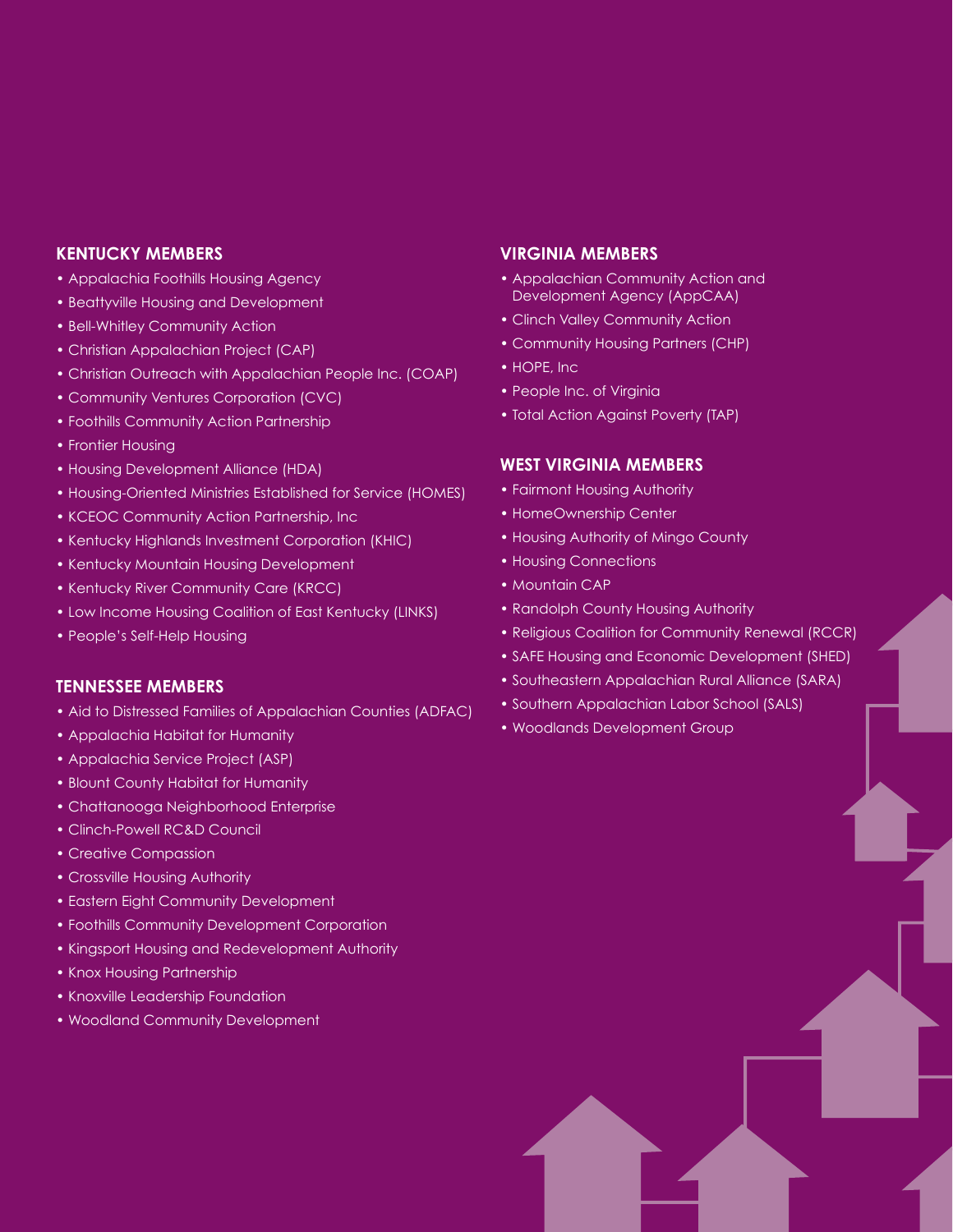## **Financials**

### **Statement of Activities**

*June 30, 2010 and 2009*

| Increase in Net Assets         | S282,802    | \$1,656,121 |
|--------------------------------|-------------|-------------|
| <b>Total Expenses</b>          | \$4,710,147 | \$3,896,743 |
| Fundraising                    | \$166,818   | \$251,665   |
| Membership                     | \$304,197   | \$138,010   |
| General and Administrative     | \$1,530,798 | \$1,266,441 |
| <b>Program Services</b>        | \$2,708,334 | \$2,240,627 |
| <b>Expenses</b>                | 2010        | 2009        |
| <b>Total Revenue</b>           | \$4,992,949 | \$5,552,864 |
| Income from Operations         | \$1,072,882 | \$654,548   |
| Interest and Investment Income | \$1,245,892 | \$1,363,204 |
| <b>Grants and Donations</b>    | \$2,674,175 | \$3,535,112 |
| Revenue                        | 2010        | 2009        |
|                                |             |             |

### **Assets Under Management:** \$98,905,758

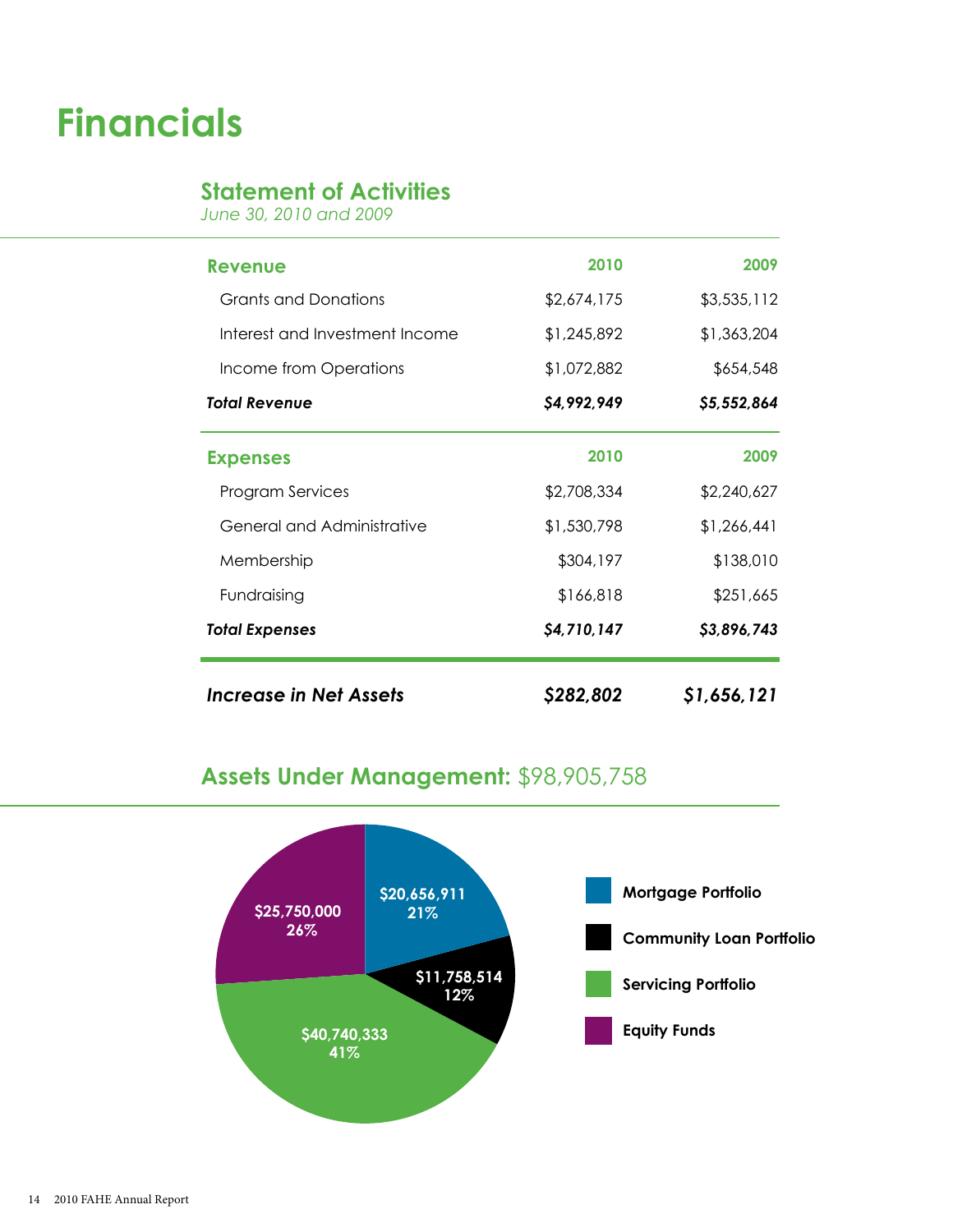### **Statement of Financial Position**

*June 30, 2010 and 2009*

| <b>Total Liabilities and Net Assets</b> | \$42,878,454 | \$41,275,578 |
|-----------------------------------------|--------------|--------------|
| <b>Total Net Assets</b>                 | \$19,143,427 | \$18,610,625 |
| <b>Permanently Restricted</b>           | \$231,134    | \$181,122    |
| <b>Temporarily Restricted</b>           | \$11,206,105 | \$10,726,775 |
| Unrestricted                            | \$7,706,188  | \$7,702,728  |
| <b>Net Assets</b>                       | 2010         | 2009         |
| <b>Total Liabilities</b>                | \$23,735,027 | \$22,664,953 |
| Other Liabilities (EQ2)                 | \$2,000,000  | \$2,000,000  |
| Notes Payable                           | \$20,202,605 | \$19,505,451 |
| <b>Accounts Payable</b>                 | \$1,532,422  | \$1,159,502  |
| <b>Liabilities</b>                      | 2010         | 2009         |
| <b>Total Assets</b>                     | \$42,878,454 | \$41,275,578 |
| <b>Other Assets</b>                     | \$1,343,836  | \$1,074,277  |
| <b>Fixed Assets-Net</b>                 | \$860,177    | \$285,724    |
| Notes Receivables-Net                   | \$11,758,514 | \$10,989,823 |
| Mortgage Receivables-Net                | \$20,656,911 | \$21,925,466 |
| Receivables                             | \$1,585,028  | \$2,593,997  |
| Cash and Cash Equivalents               | \$6,673,988  | \$4,406,291  |
| <b>Assets</b>                           | 2010         | 2009         |